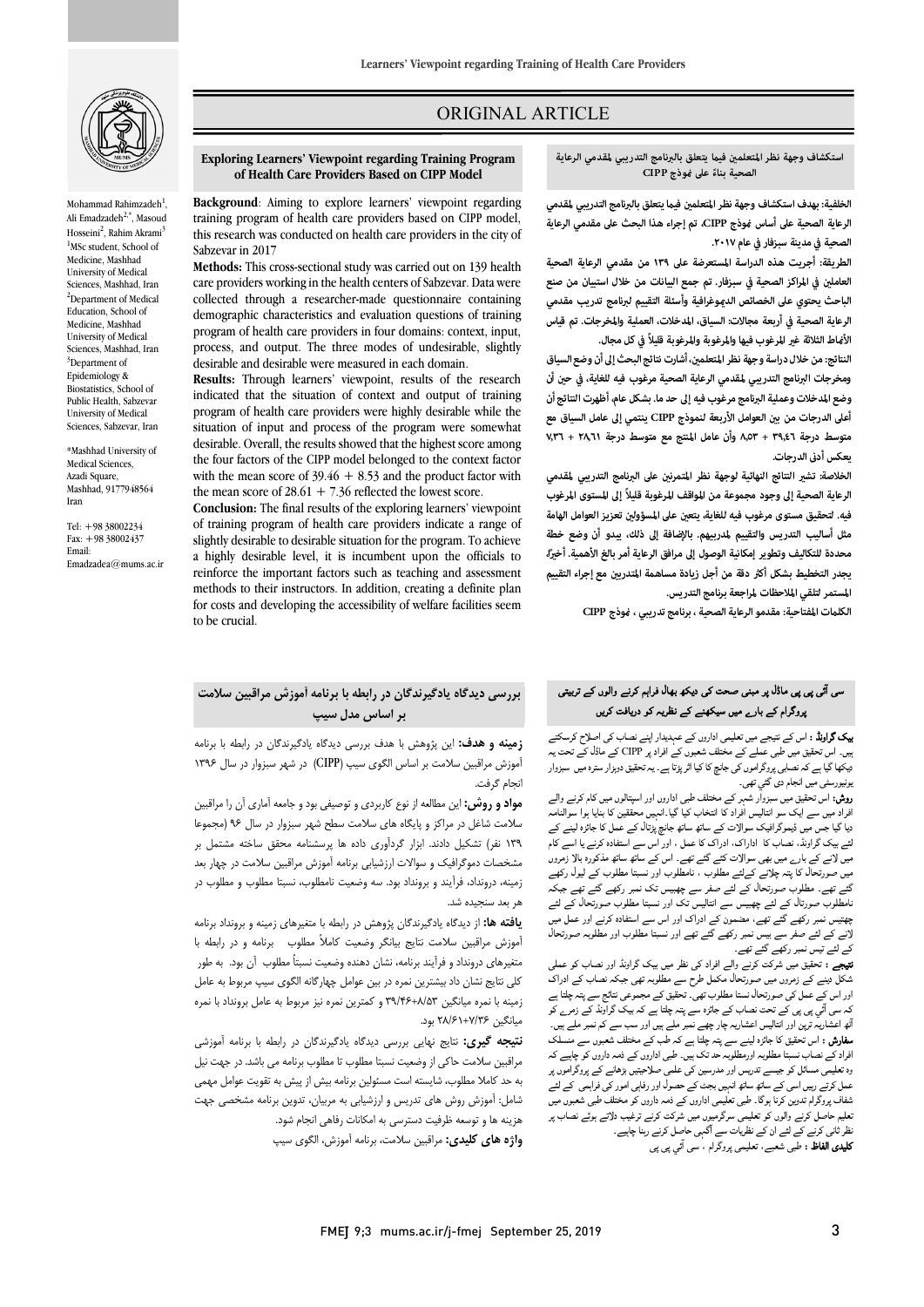#### **INTRODUCTION**

 The nations' welfare and their progress are measured by their access to some utilities and servicing systems. In this regard, the healthcare system is considered one of the main factors of such measurement (1). The ideal society depicted in the levels. Based on the Iranian government's commitments and the Ministry of Health and Medical Education, the Health Deputy in its offering plan to the parliament, entitled generating a fundamental amendment in the health system, presenting the basic-service health package by the health care providers. A health care provider is a person with an associate's degree or bachelor's degree in the fields of family health, public health, nursing, midwifery and disease control individual called a "health care provider " after passing the vision of the year 2025 is a society with the highest health established the health amendment initiative which relies on (in the case of men) who is turned into a multidisciplinary defined training program successfully (2).

 The training program of health care providers includes 147 the University of Medical Sciences (3). In the training schedule, one of the most important issues is quality, which entails the true identification of its strengths and weaknesses, so that, by relying on it, making the correct use of opportunities and the improvement of organizational establishing an efficient system to evaluate the impact of the training program (5), which enables the managers to supervise and monitor the processes in order to identify and hours of verbal training organized by the Health Deputy of performance would be achieved (4). This is reached by recover the challenges (6).

 To examine the impact of training programs, different evaluation models have been proposed. Worthen and Sanders referred to more than 50 models. Given the subject and the statistical population of the study, the CIPP model was chosen to create a comprehensive namework for the evaluation of the training program performance and to provide accurate and reliable information for managers to make strategic decisions (7). CIPP is an acronym, derived from the first letter of the words Context, Input, Process, and training centers have always considered the evaluation problem as a challenging issue. For instance, the results of the study conducted by Scheerens and Bosker indicated that the CIPP model, due to its capability to evaluate the helped the components of the structure set aside each other with a particular harmony, so that, using its consequence, proper programs could be prepared and delivered (9). Agrawel recommended the CIPP model because of generating processes and the effectiveness of the trainings. He believed that this model can help the educational managers turn human was chosen to create a comprehensive framework for the Product (8). Reviewing the research background shows that performance of training centers from different dimensions, a significant relationship between the improvement of resources into a strategic capital (10).

 For probing into the impact of training programs using the example, Tezakori et al., evaluating the PhD program of nursing in Iran using the CIPP model, pointed out that the program's specification and the content of the courses is in CIPP model, studies have been conducted in Iran. For

 field, but major problems lie within the process and its implementation, and the domain of product is influenced by accordance with the philosophy and objectives of the nursing poorly running of the process (11).

 A study aiming to evaluate the Family Medicine Scheme in process and product of the scheme is slightly desirable (12). achievement rate of undergraduate students of nursing to educational objectives indicated that 63 percent of students and 80 percent of matrons considered the achievement rate conducted by Alimohammadi et al.  $(8)$  in evaluating the Rafsanjan Faculty of Medicine revealed the desirability of the context, input, and process; yet the product of the school was measured slightly desirable. Zandvanian (14) in the evaluation the context, input and process of these centers are slightly desirable whereas the product reflects a highly desirable status. Training health care providers at Health Training Center in the Health Deputy of Sabzevar University of Medical Sciences began at 2010, while health care providers offered services in and health trainers on the services offered by health care providers, the current study was designed to explore learners' viewpoint of training program of health care providers, given the results of momoring and perceiving the need, which is emerging from need assessments, so that the results can propose an appropriate model for improving the training programs and increasing the efficiency of health care Marivan by Izadi et al. showed that the domain of context, The results of the study by Mahram et al. in evaluating the (product) slightly desirable (13). The results of the research of teacher-training centers of Khuzestan province reported that began at 2016, while health care providers offered services in providers, given the results of monitoring and perceiving the providers in offering services to the target groups.

## **METHODS**

 This cross-sectional study was conducted as a survey in the Health Deputy of Sabzevar University of Medical Sciences. The statistical population included all health care providers training programs of health care providers during the years 2016 and 2017. 139 (out of 146) individuals contributed to the study. Due to the limited community in this research, the working in the health centers of Sabzevar who attended the whole community was explored via census.

 questionnaire consisting two parts was applied. The first part of the questionnaire consisted of the personal details of health care providers including gender, age, marital status, and period of service. Its second part consisted of 47 closed- care providers about the domains of context, input, process, and output of the program using a five-degree likert scale from very high to very low with a maximum score of 4 and a minimum score of 0. This questionnaire was extracted from evaluation of training programs according to the CIPP model and the conducted studies in Iran. In this questionnaire, the environmental conditions of learners are considered in its context. Educational content and facilities and educational (the capability of the program in providing course goals), its suitability to the needs of learners (creating an acceptable To collect the fieldwork data of this study, a researcher-made ended questions, which evaluated the viewpoint of health a checklist designed by Stufflebeam in 2002 for the objectives are considered as its input. The training program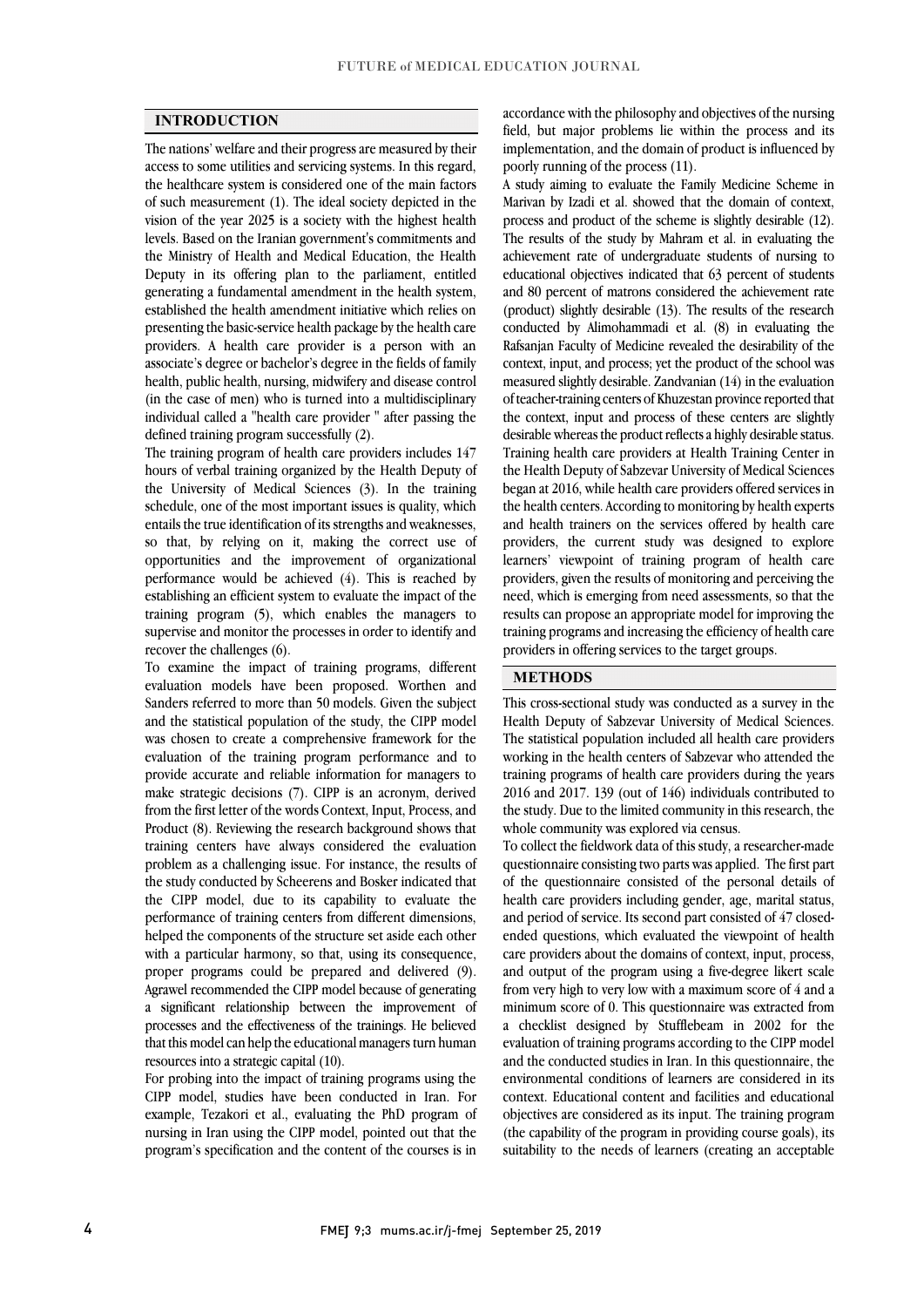of education are determined as process. Finally, the rate of achieving goals of the health care providers' program in scientific, skillful, and attitudinal base) and the performance fulfilling their professional tasks is understood as output.

 To calculate the validity of the questionnaire, the face and questionnaire was investigated based on writing, wording, and the logical and exciting appearance of the questionnaire as well as the experts' opinion in the stage of judgment. In order to investigate the significance of each term, item impact eight faculty members and senior experts of the university were collected and considered. To determine the reliability of the questionnaire, Cronbach's alpha coefficient was employed, where the amount of this coefficient was questionnaire used in this research. Following that, data were analyzed using descriptive statistics, mean, percentage frequency, standard deviation, and software Stata version 14. content validity were taken into account. Face validity of the method was considered. In this regard, the comments of calculated 0.90, which indicates a good reliability for the

## **RESULTS**

 According to the results of this study, the demographic characteristics of the samples including gender, marital status, degree and major, period of service, and age were observed. Of 139 health care providers participating in the years, 82 percent were married, and the majority had an associate's degree or bachelor's degree in the field of public study, 86 percent were women with an average age of 35 health. (Tables 1 and 2)

 Furthermore, the findings of this study were evaluated based on four main factors of the CIPP model, named context,

tables,  $47$  indices have been scrutinized. In the context of the program 13 items, in the input 12 items, in the process 12 items, and in the output 10 items using descriptive statistical tests were evaluated in three desirable, relatively favorable, input, process, and product (Tables 3, 4, 5, and 6). In these and undesirable levels.

 For the context of the program, the relevance of context of the training program to the health care providers' job requirements was the highest level of desirability with 45.32 percent, whereas the health care providers' reluctance to measured 43.88 percent, which was the lowest level of desirability (Table 3). In terms of the input of the program, the satisfaction of health care providers with the method of training was the highest level of desirability with 42.19 percent, of servicing was considered the lowest, which was 51.08 percent (Table 4). Health care providers' needs to pass the training programs was measured by the domain of process, with 63.31 percent as the highest rate of desirability, and health aim of promotion and reward was evaluated 64.75 percent as the lowest rate of desirability (Table 5). Ultimately, in terms of the product of the program, leading the implementation of training programs of health care providers to make the staff active and vibrant in the workplace was measured 32.37 of research and study into the effects and consequences of the plan on the health development before starting the training program was 39.57 percent which was the lowest level of continue their training courses in its current form was while the dissatisfaction of health care providers with the level care providers' participation in the training program with the percent as the highest level of desirability. By contrast, the lack desirability from learners' point of view (Table 6).

| Table 1. Frequency distribution of demographic characteristics of research samples |                                                 |                |  |  |
|------------------------------------------------------------------------------------|-------------------------------------------------|----------------|--|--|
|                                                                                    | Variable                                        | Number $(\% )$ |  |  |
| Gender                                                                             | Female                                          | 120(86.33)     |  |  |
|                                                                                    | Male                                            | 19(13.67)      |  |  |
| <b>Marital Status</b>                                                              | Married                                         | 115(82.73)     |  |  |
|                                                                                    | Single                                          | 24 (17.27)     |  |  |
|                                                                                    | Diploma                                         | 2(1.44)        |  |  |
| <b>Qualification</b>                                                               | Associate's degree                              | 63 (45.32)     |  |  |
|                                                                                    | Bachelor's degree                               | 70 (50.36)     |  |  |
|                                                                                    | Master's degree or higher                       | 4(2.88)        |  |  |
|                                                                                    | Midwifery and nursing                           | 40 (28.78)     |  |  |
| <b>Field of Study</b>                                                              | Public health (Specialization: family health)   | 79 (56.83)     |  |  |
|                                                                                    | Public health (Specialization: disease control) | 20(14.39)      |  |  |

| Table 2. Frequency distribution of age and period of service among research samples |                |                |              |  |
|-------------------------------------------------------------------------------------|----------------|----------------|--------------|--|
| <b>Variable</b>                                                                     | <b>Minimum</b> | <b>Maximum</b> | Mean(SD)     |  |
| Age                                                                                 | 22             | 56             | 35.64 (6.66) |  |
| Period of service (month)                                                           |                | 360            | 110.51(8.56) |  |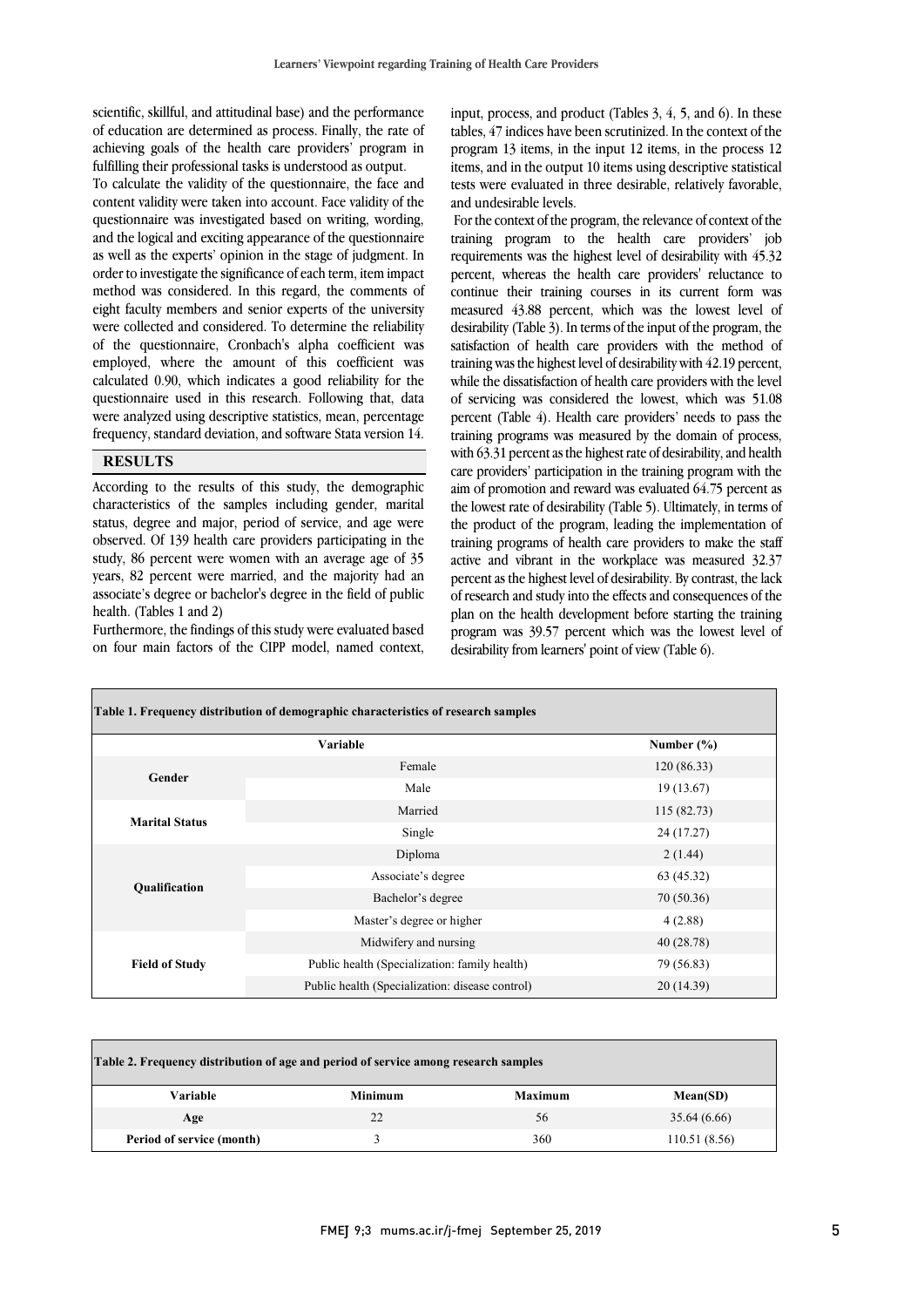$\overline{1}$ 

| Table 3. Indices of context for the training program of health care providers                                                           |                    |                           |                  |  |
|-----------------------------------------------------------------------------------------------------------------------------------------|--------------------|---------------------------|------------------|--|
| <b>Context evaluation</b>                                                                                                               | <b>Undesirable</b> | <b>Slightly Desirable</b> | <b>Desirable</b> |  |
|                                                                                                                                         | Number $(\% )$     | Number $(\% )$            | Number $(\% )$   |  |
| Considering a mission in planning the training programs of health care<br>providers                                                     | 24(27.17)          | 64(46.04)                 | 51(36.69)        |  |
| Considering objectives in planning the training programs of health care<br>providers                                                    | 16(11.51)          | 61(43.88)                 | 62(44.60)        |  |
| Creating equal opportunity approach in planning the training programs of<br>health care providers                                       | 35(25.18)          | 60(43.17)                 | 44(31.65)        |  |
| Providing required conditions for evaluating content in the planning of<br>training programs                                            | 38(27.34)          | 59(42.45)                 | 42(30.22)        |  |
| Matching the content of the training programs held with global situations,<br>changes, and new technologies                             | 45(32.37)          | 62(44.60)                 | 32(23.02)        |  |
| Desirability of subjects taught in the training programs                                                                                | 42(30.22)          | 55(39.57)                 | 42(30.22)        |  |
| Relevance of content of the training programs to the health care providers'<br>job requirements                                         | 25(17.99)          | 51(36.69)                 | 63(45.32)        |  |
| Considering local and regional health needs in planning the training<br>programs of health care providers                               | 45(32.37)          | 68(48.92)                 | 26(18.71)        |  |
| fulfilling the objectives set by the organizers of the training programs                                                                | 42(30.22)          | 67(48.20)                 | 30(21.58)        |  |
| tendency to continue the training programs of health care providers in the<br>current form                                              | 61(43.88)          | 41(29.50)                 | 37(26.62)        |  |
| Rate of failure at work in case of absence in the training programs                                                                     | 24(27.17)          | 54(38.85)                 | 61(43.88)        |  |
| Usability and transferability of knowledge and attitude or skills of the<br>training programs to other situations                       | 27(19.42)          | 58(41.73)                 | 54(38.85)        |  |
| The amount of difficulty in achieving the objectives and development of the<br>organization in case of absence in the training programs | 41(29.50)          | 45(32.37)                 | 53(38.13)        |  |

| Table 4. Indices of input for the training program of health care providers                                                |                    |                           |                  |
|----------------------------------------------------------------------------------------------------------------------------|--------------------|---------------------------|------------------|
|                                                                                                                            | <b>Undesirable</b> | <b>Slightly Desirable</b> | <b>Desirable</b> |
| <b>Input evaluation</b>                                                                                                    | Number $(\% )$     | Number $(\% )$            | Number $(\%)$    |
| Rate of meeting the expectations for the implementation of the training<br>program of health care providers                | 45(32.37)          | 69(49.64)                 | 25(17.99)        |
| The implementation of the training program as anticipated                                                                  | 54(38.85)          | 49(35.25)                 | 36(25.90)        |
| Barriers and limitations in organizing and implementing the training<br>program of health care providers                   | 27(19.42)          | 53(38.13)                 | 59(42.45)        |
| Deficiency and failure in organizing and implementing the training program<br>of health care providers                     | 24(27.17)          | 49(35.25)                 | 66(47.48)        |
| Level of satisfaction of health care providers with the implementation of the<br>training program of health care providers | 55(39.57)          | 57(41.01)                 | 27(42.19)        |
| Rate of consistency between teaching methods of instructors with the<br>context and objectives of the training programs    | 27(19.42)          | 68(48.92)                 | 44(31.65)        |
| Suitability of required facilities for teaching topics and presenting the<br>context of the program                        | 49(35.25)          | 71(51.08)                 | 19(13.67)        |
| Level of satisfaction with facilities and equipment of the training program<br>of health care providers                    | 62(44.60)          | 55(39.57)                 | 22(15.83)        |
| Level of satisfaction with facilities and equipment of the one's workplace                                                 | 67(48.20)          | 50(35.97)                 | 22(15.83)        |
| Level of access to the required service packages                                                                           | 38(27.34)          | 56(40.29)                 | 45(32.37)        |
| Level of satisfaction with the transportation facilities to the training venue                                             | 53(38.13)          | 47(33.81)                 | 39(28.06)        |
| Level of satisfaction with the reception status at the time of the training<br>program                                     | 71(51.08)          | 54(38.85)                 | 14(10.07)        |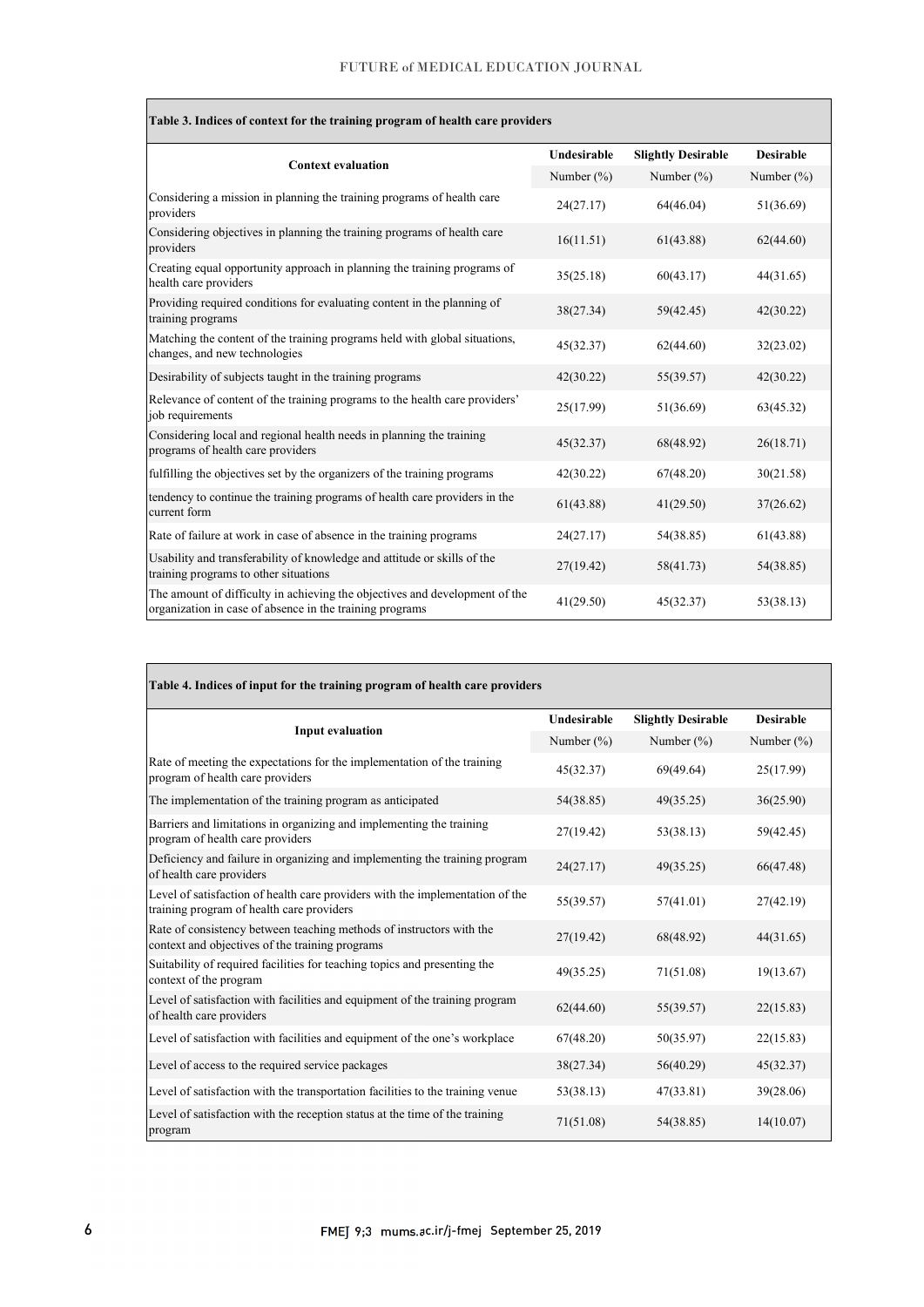| Table 5. Indices of process for the training program of health care providers                                                |                |                           |                  |  |
|------------------------------------------------------------------------------------------------------------------------------|----------------|---------------------------|------------------|--|
| <b>Process evaluation</b>                                                                                                    | Undesirable    | <b>Slightly Desirable</b> | <b>Desirable</b> |  |
|                                                                                                                              | Number $(\% )$ | Number $(\% )$            | Number $(\% )$   |  |
| Suitability of financial facilities and budgeting for the implementation of<br>the training program of health care providers | 66(47.48)      | 56(40.29)                 | 17(12.23)        |  |
| Clarity of policies and strategies for achieving the objectives of the health<br>system development by program organizers    | 35(25.18)      | 71(51.08)                 | 33(23.74)        |  |
| Suitability of time for the implementation of the training program of health<br>care providers                               | 51(36.69)      | 55(39.57)                 | 33(23.74)        |  |
| Determining and declaring the necessary activities for organizing the<br>programs as well as presenting an agenda            | 30(21.58)      | 67(48.20)                 | 42(30.22)        |  |
| Required rate for health care providers to attend the training programs                                                      | 17(12.23)      | 34(24.46)                 | 88(63.31)        |  |
| Level of welcome and motivation by the staff to attend the training<br>programs of health care providers                     | 43(30.94)      | 54(38.85)                 | 42(30.22)        |  |
| Having the aim of promotion or reward to attend the training programs of<br>health care providers                            | 90(64.75)      | 36(25.90)                 | 13(9.35)         |  |
| Level of satisfaction with the method and the implementation process of the<br>training programs of health care providers    | 51(36.69)      | 61(43.88)                 | 27(19.42)        |  |
| Level of interaction between official experts and health care providers                                                      | 47(33.81)      | 53(38.13)                 | 39(28.06)        |  |
| Level of satisfaction with the planning of the training programs of health<br>care providers                                 | 49(35.25)      | 59(42.45)                 | 31(22.30)        |  |
| Level of satisfaction with the teaching-learning strategies of the training<br>programs                                      | 45(32.37)      | 60(43.17)                 | 34(24.46)        |  |
| Level of satisfaction with the amount and method of counseling offered by<br>instructors                                     | 37(26.62)      | 56(40.29)                 | 46(33.09)        |  |

| Table 6. Indices of product for the training program of health care providers                                              |               |                           |                  |  |
|----------------------------------------------------------------------------------------------------------------------------|---------------|---------------------------|------------------|--|
|                                                                                                                            | Undesirable   | <b>Slightly Desirable</b> | <b>Desirable</b> |  |
| <b>Product evaluation</b>                                                                                                  | Number $(\%)$ | Number $(\%)$             | Number $(\%)$    |  |
| Increasing creativity in the workplace by attending the training programs                                                  | 48(34.53)     | 58(41.73)                 | 33(23.74)        |  |
| Level of achievement of policymakers and planners of the programs to the<br>objectives set by the health system            | 45(32.37)     | 62(44.60)                 | 32(23.02)        |  |
| Rate of evaluation of the positive and negative effects of the training<br>programs of health care providers               | 37(26.62)     | 65(46.76)                 | 37(26.62)        |  |
| Precise and operational definition of the products and efficiency of the<br>training programs                              | 37(26.62)     | 79(56.83)                 | 23(16.55)        |  |
| Determining valid and scientific criteria for measuring the efficiency of<br>training health care providers                | 42(30.22)     | 65(46.76)                 | 32(23.02)        |  |
| Desirability of efficiency for activities and training programs of health care<br>providers                                | 39(28.06)     | 68(48.92)                 | 32(23.02)        |  |
| Measuring and evaluating the product of the training programs of health<br>care providers to date                          | 40(28.78)     | 59(42.45)                 | 40(28.78)        |  |
| Researching the effects and consequences of the scheme before organizing<br>the training programs of health care providers | 55(39.57)     | 58(41.73)                 | 26(18.71)        |  |
| Level of assisting the health facilitation in the training programs                                                        | 39(28.06)     | 56(40.29)                 | 44(31.65)        |  |
| Making the staff active and vibrant in the workplace after attending the<br>training program                               | 47(33.81)     | 47(33.81)                 | 45(32.37)        |  |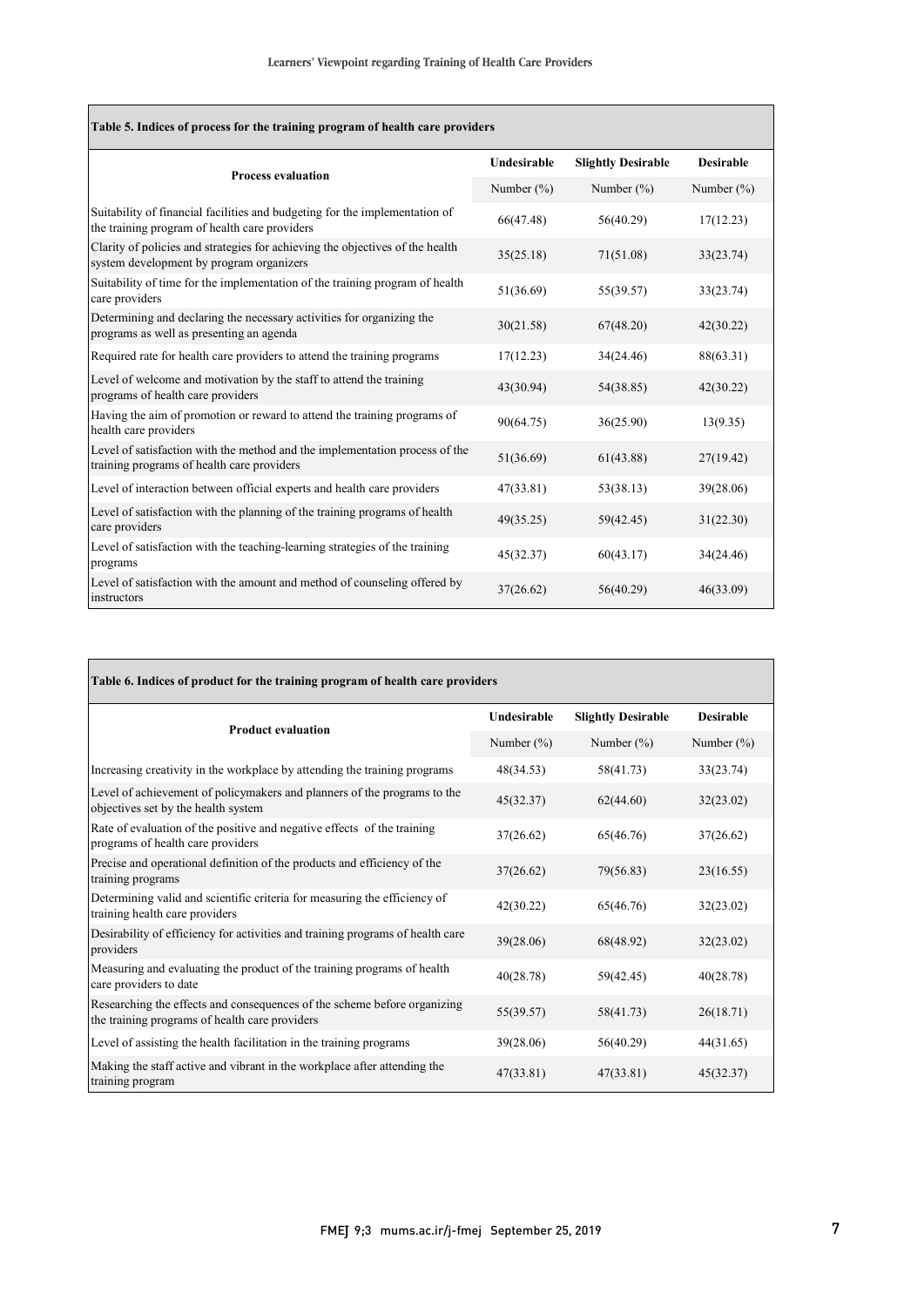From health care providers' viewpoint, the highest mean score belongs to context  $(39.46 \pm 8.53)$  and the lowest mean score (28.61 $\pm$ 7.36) is related to product (Table 7). Context with 51.80 per cent has the highest level of desirability, while input with 28.78 per cent has the lowest level of desirability. (Table8).

### **DISCUSSION**

In this study, four domains of context, input, process and output training program of health care providers of Sabzevar University of Medical Sciences in the educational year 95-96 was evaluated from learners' point of view. The results of this study showed that in general, from learners' viewpoint, the educational context created in the training program of health care providers has been desirable. This finding was consistent with the results of studies undertaken by Rezapour et al. (15), Alimohammadi et al. (8), Tezakori et al (11), Akpur et al. (16), and Ortiz et al. (17). Evaluating the training context is carried out to provide a logical context for the determination of educational objectives and includes analytical activities to identify elements in the educational environment in order to identify the problems, needs, and available opportunities as well as to design the programs (8). Regarding this issue, the Health Training Center at Sabzevar University of Medical Sciences has been trying to identify the educational needs of health care providers for the commencement of the training programs to provide the necessary means. For instance, the Health Training Center, aiding from the Health Deputy of Sabzevar University of Medical Sciences, prepared, disseminated, and installed posters to publicize the goals and mission of health care providers in the health centers of Sabzevar. Furthermore, conducting the need assessment in the health centers across the city at the beginning of each year aiding from the training unit of the Health Deputy of Sabzevar University of Medical Sciences, local and regional needs can be identified and considered in the planning of verbal and virtual training programs of health care providers.

The analysis of the results of this research in the domain of input showed that the health care providers' viewpoint about the training inputs indicates their relative desirability, which is consistent with the results of the studies by Alimohammadi et al. (8), Saadat et al. (18), Riahi et al. (4), and Izadi et al. (12). Health care providers were not satisfied with the facilities and equipment available at the workplace and during the training program. It is worth mentioning that by purchasing and supplying the computers needed in the centers, the problem of computer shortages was largely overcome; nonetheless, upgrading other equipment in the centers should be surely taken into account.

The results of the study done by Rezapour et al. (15) indicated the desirability of input in the training program of Ardakan University. They explained this finding as the effectiveness of the programs and visions of the university to fulfill the educational goals. However, in their study, students were rather satisfied with the facilities and equipment, yet wanted their upgrade, which in turn was consistent with the results of the current study.

The third element of the CIPP model that should be considered in evaluation is the curriculum procedures. Teaching-learning procedures are the most technical component of the curriculum, since they mediate the implementation of context and objectives. Therefore, their evaluation is of the utmost importance. According to the results of this research, the process of the program reflects a slightly desirable level, which is consistent with results of the studies done by Saadat et al. (18), Riahi et al. (4), and Mohebbi et al. (19). Using modern teaching methods such as e-learning could yield a growing trend in the rise of interaction of health care providers with instructors and

| Table 7. Mean, standard deviation, minimum and maximum of domains from health care providers' viewpoint in Sabzevar |              |                |                |  |
|---------------------------------------------------------------------------------------------------------------------|--------------|----------------|----------------|--|
| Domain                                                                                                              | Mean (SD)    | <b>Minimum</b> | <b>Maximum</b> |  |
| Context                                                                                                             | 39.46 (8.53) | 16             | 60             |  |
| Input                                                                                                               | 33.82 (5.85) | 19             | 52             |  |
| <b>Process</b>                                                                                                      | 34.30 (7.78) | 14             | 55             |  |
| Product                                                                                                             | 28.61 (7.36) | 10             | 42             |  |

| Table 8. Learners' viewpoint about the domains of the training programs of health care providers in Sabzevar |               |                           |                  |  |
|--------------------------------------------------------------------------------------------------------------|---------------|---------------------------|------------------|--|
| Domain                                                                                                       | Undesirable   | <b>Slightly Desirable</b> | <b>Desirable</b> |  |
|                                                                                                              | Number $(\%)$ | Number $(\%)$             | Number $(\%)$    |  |
| Context                                                                                                      | 12(8.63)      | 55(39.57)                 | 72(51.80)        |  |
| Input                                                                                                        | 8(5.76)       | 91(65.47)                 | 40(28.78)        |  |
| <b>Process</b>                                                                                               | 15(10.79)     | 74(53.24)                 | 50(35.97)        |  |
| Product                                                                                                      | 22(15.83)     | 56(40.29)                 | 61(43.88)        |  |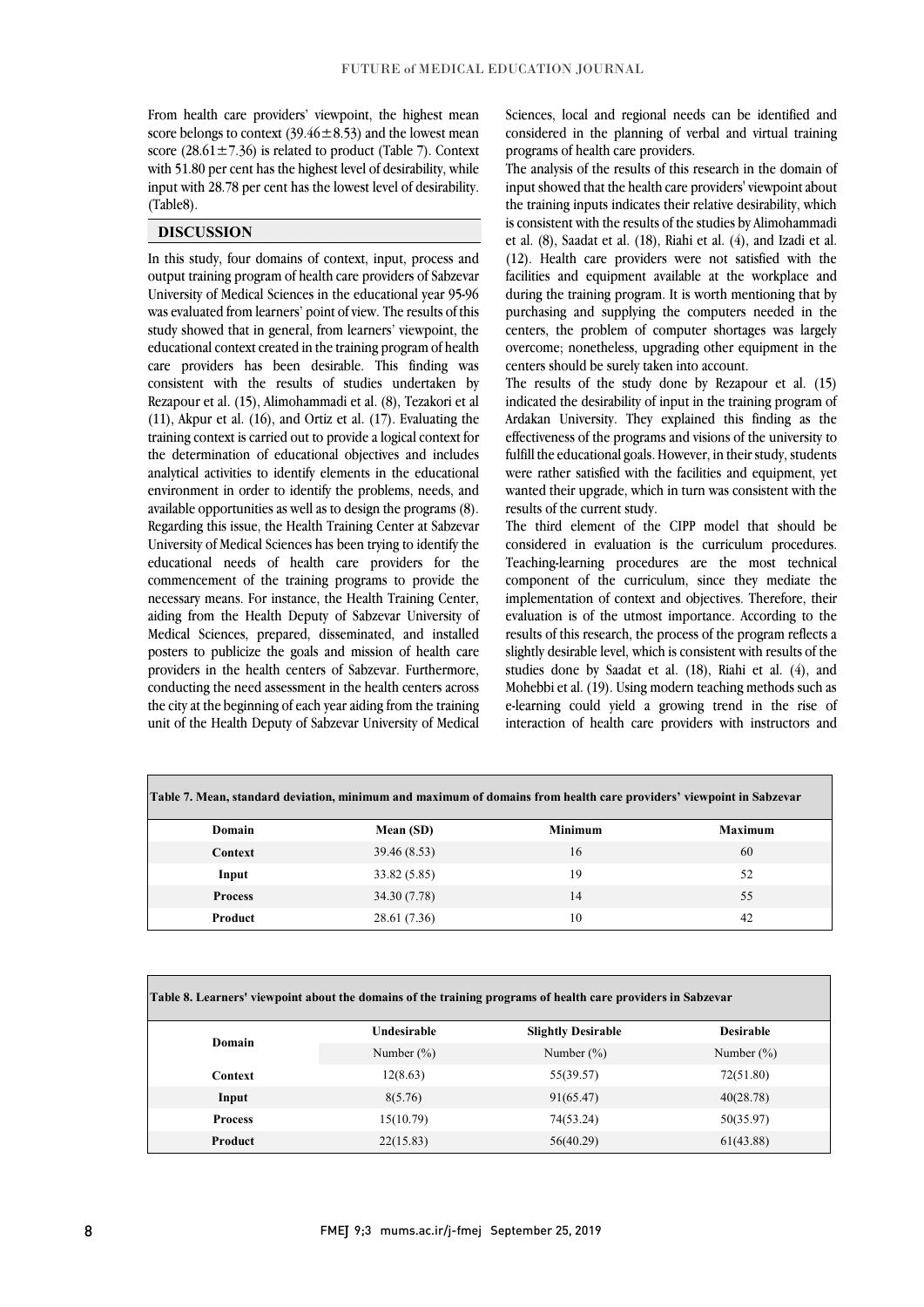official experts, as well as bringing more attention to the role of learners in the process of learning.

Finally, the analysis of the results of this study demonstrates the desirable level for product of the program; however, comparing the domains, it proves that the product of the program has the lowest mean score of all. This finding was consistent with the results of the studies conducted by Alimohammadi et al. (8), Riahi et al. (4), Izadi et al. (12) and Saadat et al. (18). The most important products of a training program are its learners whose competencies can show the success of the program. Therefore, it is suggested that learners' status, in terms of different competencies, becomes constantly evaluated after the completion of the program and within different periods of time. To do this, the establishment of a specific system inside a training program seems essential for constant communication with learners in addition to following their status using accurate and up-to-date information. This task has been made somewhat possible in the health care provider scheme by monitoring the care delivered by health care providers via the SIB system, its verification by official experts, and evaluation of the client satisfaction through SMS. Using this experience can help the design and implementation of the new training programs or alteration and revision of the current programs.

At the end, it should be stated that in general, the impact of the program is related to a particular set or case and differs from other studies. Each training program has its own characteristics, thus it is not possible to compare and discuss the case in a common fashion in other studies (20).

This research has faced with some limitations that should be taken into account when generalizing the results. The first limitation was the lack of consistency between trained health care providers, some of whom were newly recruited while some had several years of experience. This problem brought limitations for examining the impact of the training program, particularly its product. Another limitation is that the data emerged from this study only reflect the views of the health care providers working in the urban centers of Sabzevar University of Medical Sciences. Consequently, the results should be interpreted and generalized considering this limitation.

Findings of this research reveals that the program was slightly desirable in terms of the input and the process, while the domains of context and product reflect a desirable level. Given the fact that officials of this scheme request educating experienced and efficient health care providers in the field of health services, it is necessary to motivate health care providers to gain knowledge, offer facilities and educational equipment, prepare and distribute new and different service packages in the centers offering service, revise the training program of health care providers to fulfill the objectives of the health care provider scheme.

#### **Ethical considerations**

Ethical issues (Including plagiarism, informed consent, misconduct, data fabrication and/or falsification, double publication and/or submission, redundancy, etc.) have been completely observed by the authors.

## **ACKNOWLEDGEMENT**

The authors would like to thank the Research Deputy of Mashhad University of Medical Sciences and also the Health Deputy of Sabzevar University of Medical Sciences for their valuable contributions.

#### **Financial Support:**

This paper is extracted from a student dissertation for a Master's degree in community-oriented medical education in the health system (code: 961065) of Mashhad University of Medical Sciences, which has been approved by the Ethical Committee (IR.MUMS.fm.REC.1397.31) and is sponsored by the Research Deputy of Mashhad University of Medical Sciences.

**Conflict of interest:** The authors declare that there is no conflict of interest.

#### **REFERENCES**

1. Ebadi Fard Azar F, Haghani H, Hashemi F. Monitoring the national plan family physician and referral system in the city of Robat Karim hospital. Journal of Hospital 2009;8(5):7-12. Persian.

2. Sayari AA. Program execution instructions on marginal areas of cities and towns over 20 thousand. Ministary of Health and treatment guidelines. 2017;4:1-3. Persian.

3. Jafari AG, Mohammadpur F, Alam Tabriz A. Effective strategies for empowerment of experts staff in health deputy of Shahrekord University of Medical Sciences, Iran, 2005. Journal of Shahrekord University of Medical Sciences 2008;10 (2): 66-71. Persian.

4. Riahi F, Mohajer Y, Abbaspour A. Assessment of educational process of payam noor university in Behshahr with

emphasis on CIPP model. [Msc thesis]. Behshahr: Payam Noor University; 2012. Persian.<br>5. Ya

5. Yarmohammadi H. Fundamentals and principles of curriculum planning. Tehran book memorial. 2014;13:174. Persian.

6. Hadavand S, Rahimi R, Darabi M. Validity Measurement of Cipp Assessment Model in Assessing the Instruction Centers Function: A Case Study on National Iranian Petrochemical Company. Research on Educational Leadership and Management 2014;1(1):119-36. Persian.

7. Nikkhah M, Sharif M, Nasr A, TALEBI H. A feasibility study of using evaluation indicators of higher education in evaluation of the post-graduate curriculum, based on the CIPP-model. Biennial Journal of Management and Planning in Educational Systems 2012; 4 (7): 100-132. Persian.

8. Alimohammadi T, Rezaeian M, Bakhshi H, VaziriNejad R. The evaluation of the Medical School Faculty of Rafsanjan University of Medical Sciences based on the CIPP model in 2010. Journal of Rafsanjan University 2013;12(3):205-18. Persian.

9. Scheerens J, Bosker R. The foundations of educational effectiveness. Oxford: Pergamon; 1997.

10. Agrawel S. Competency based CIPP model: An integrative perspective. Indian Journal of Industrial Relations. 2008;8(3):8- 12.

11. Tezakori Z, Mazaheri E, Namnebat M, Torabizadeh K, Fathi S, Ebrahimibil F. The Evaluation of PhD Nursing in Iran (Using the CIPP Evaluation Model). J Faculty Nursing & Midwifery. 2010;12:44-51. Persian.